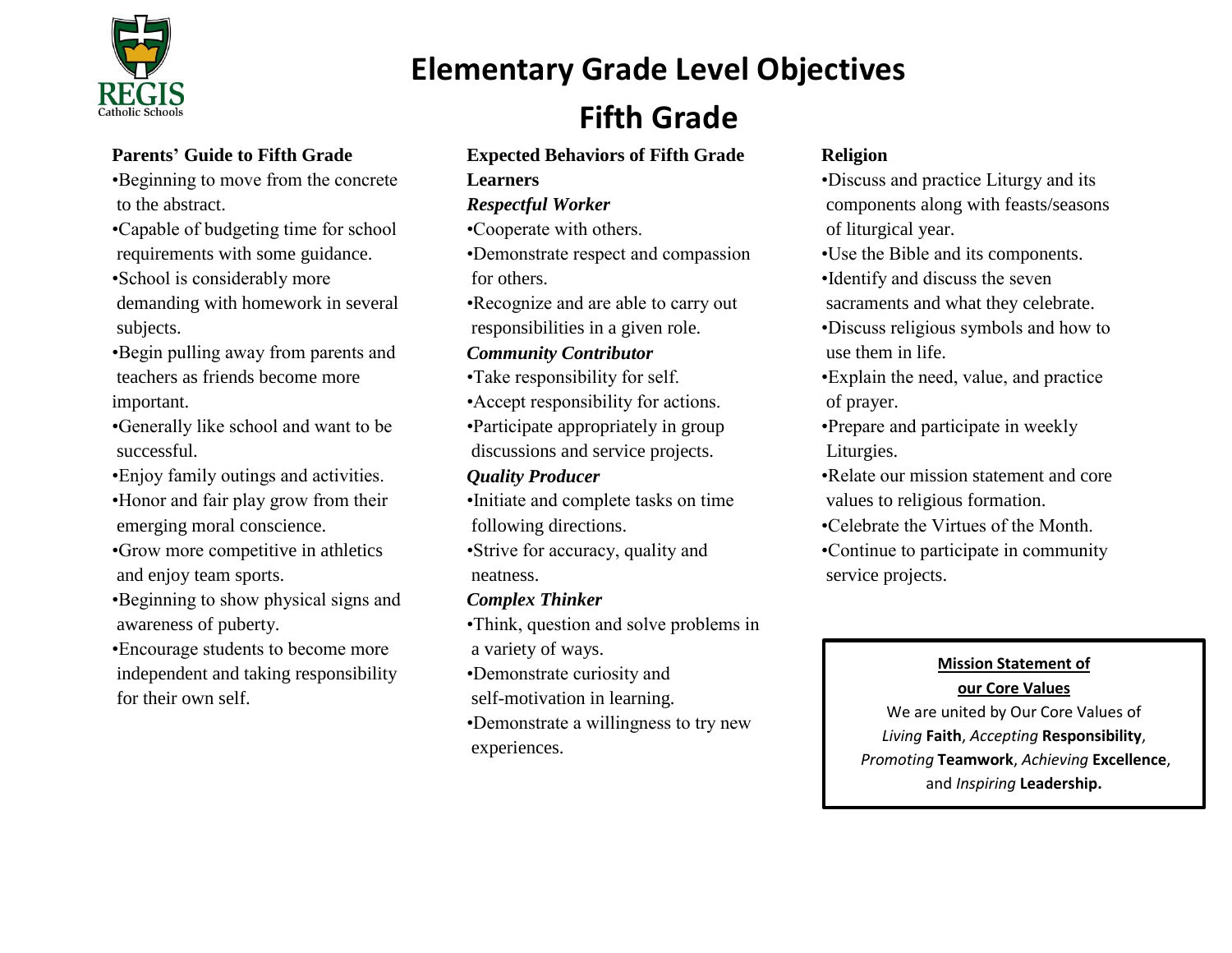## **Language Arts**

#### *Reading*

•Use word recognition skills and apply phonics to decode new vocabulary.

•Apply comprehension strategies.

•Read aloud with fluency, accuracy, and expression.

•Read, interpret, and critically analyze fiction and nonfiction texts.

## *Read, Interpret and Critically Analyze Literature*

•Identify story elements to identify the theme or the author's purpose.

•Summarize and paraphrase written material in a sequence of important information.

•Make inferences and draw

Conclusions using evidence from the text.

## *Reads to Acquire Information*

•Identify a topic and research information from a variety of credible sources *(trade books, encyclopedias, internet, etc.).*

# **Writing** *Writes Effectively to Communicate for a Variety of Purposes*

•Produce a variety of coherent written

works (*summaries, reports, essays, narratives, letters, poetry, fiction, etc.)*

•Plan, revise, edit and publish clear and effective writing.

•Incorporate ideas, organization, voice, word usage, and sentence fluency.

•Spell high utility words correctly; use common spelling patterns.

•Use punctuation accurately.

•Write in complete sentences and thoughts.

•Use parts of speech correctly.

## *Uses Media and Technology*

•Use word processing skills to publish written works.

•Utilize a variety of technologies to acquire, organize, analyze, and communicate information.

## *Speaking and Listening*

•Give an effective oral presentation. (Use good eye contact, projection, tone, rate and articulation.)

•Read and speak with expression in a variety of situations.

•Learn strategies for note-taking.

#### **Mathematics**

#### *Mathematical Processes*

•Solve real world problems using multiple strategies.

•Communicate solutions using math vocabulary, pictures, etc.

#### *Number Operations*

•Maintain fluency with addition, subtraction, multiplication, and division facts. •Solve more complex multiplication and

division problems.

•Add, subtract, divide and multiply decimals and fractions.

•Compare fractions, decimals, and whole numbers.

•Read, write, and estimate numbers from the thousandths to the billions.

#### *Geometry*

•Identify types of polygons and angles.

•Calculate area and perimeter.

•Recognize and construct geometric figures. •Use geometry terms and symbols.

#### *Measurement*

•Select and use appropriate tools and units. *(ruler, calculator, graduate, metric, standard etc.) Statistics and Probability*

•Create graphs and interpret charts.

## *Algebraic Patterns and Relationships*

•Recognize, create, and extend patterns. •Understand the use of variables.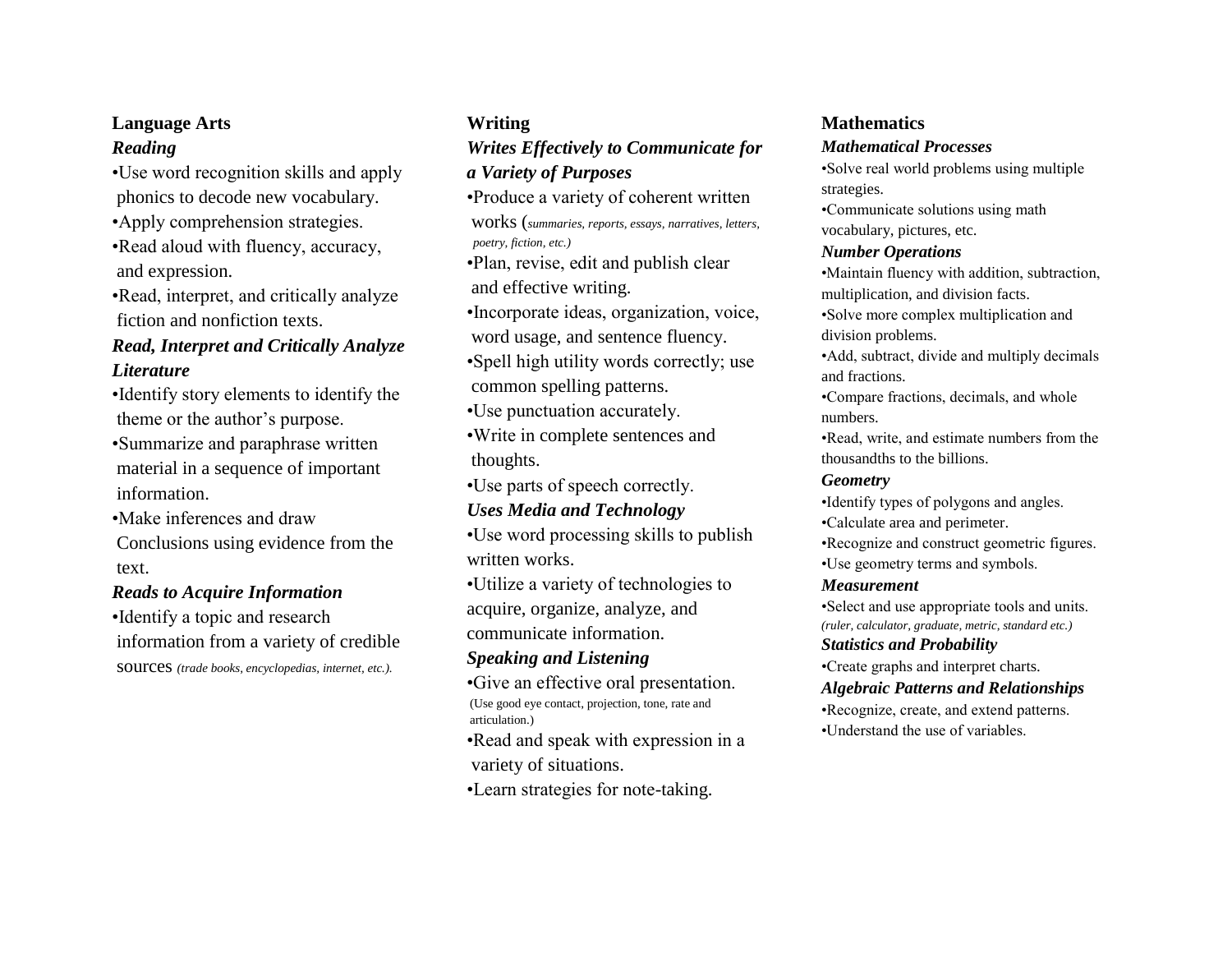#### **Science**

*Science Inquiry* •Ask scientific questions. •Gather, interpret, and apply scientific data. •Communicate scientific data and conclusions. •Use various tools and observations to gather data. •Identify how technology solves real world problems. *Physical Science* •Differentiate between elements,

compounds, and mixtures.

•Explain the properties and changes in matter.

•Explore various forms of energy *(electrical, heat, etc.)*

•Explore forces through investigations and explain the concepts of motion.

#### *Earth Science/Space*

•Describe the general structure of the solar system.

•Identify changes to the Earth over time. •Identify different types of resources and the effects on Earth.

#### *Life Science*

•Model the cell's structure and define its function.

•Identify the 5 kingdoms.

•Describe organisms and their adaptations within biomes.

## **Social Studies** *Geography: People, Places, and Environment*

•Demonstrate an understanding of the purpose and use of a variety of maps. •Compare and contrast the various regions of the United States, locate each of the fifty states and capitals, and correlate them with their regions. •Recognize connections between the United States and the world. *History and Culture: Time/Continuity and Change* •Describe how the available resources

in North America influenced the lives of Native Americans.

•Compare how European colonists and Native Americans viewed, adapted, and used their environment.

•Identify the cause and effect relationship of exploration by major European groups.

•Analyze the major events before, during, and after the American Revolution.

•Sequence major events from exploration through Revolutionary war.

# **Social Studies (Cont.)**

#### *Government and Citizenship*

•Explain the basic functions of the United States Government.

•Explore the organization of state and federal government.

•Identify responsibilities associated with certain basic rights of citizens, such as freedom of speech, religion, and press.

•Begin to take an interest in Current Events.

#### *Economics*

•Discuss the concept of free enterprise. •Identify the importance of goods and services in society.

•Describe the differences between imports and exports and begin to identify components of a Global Marketplace.